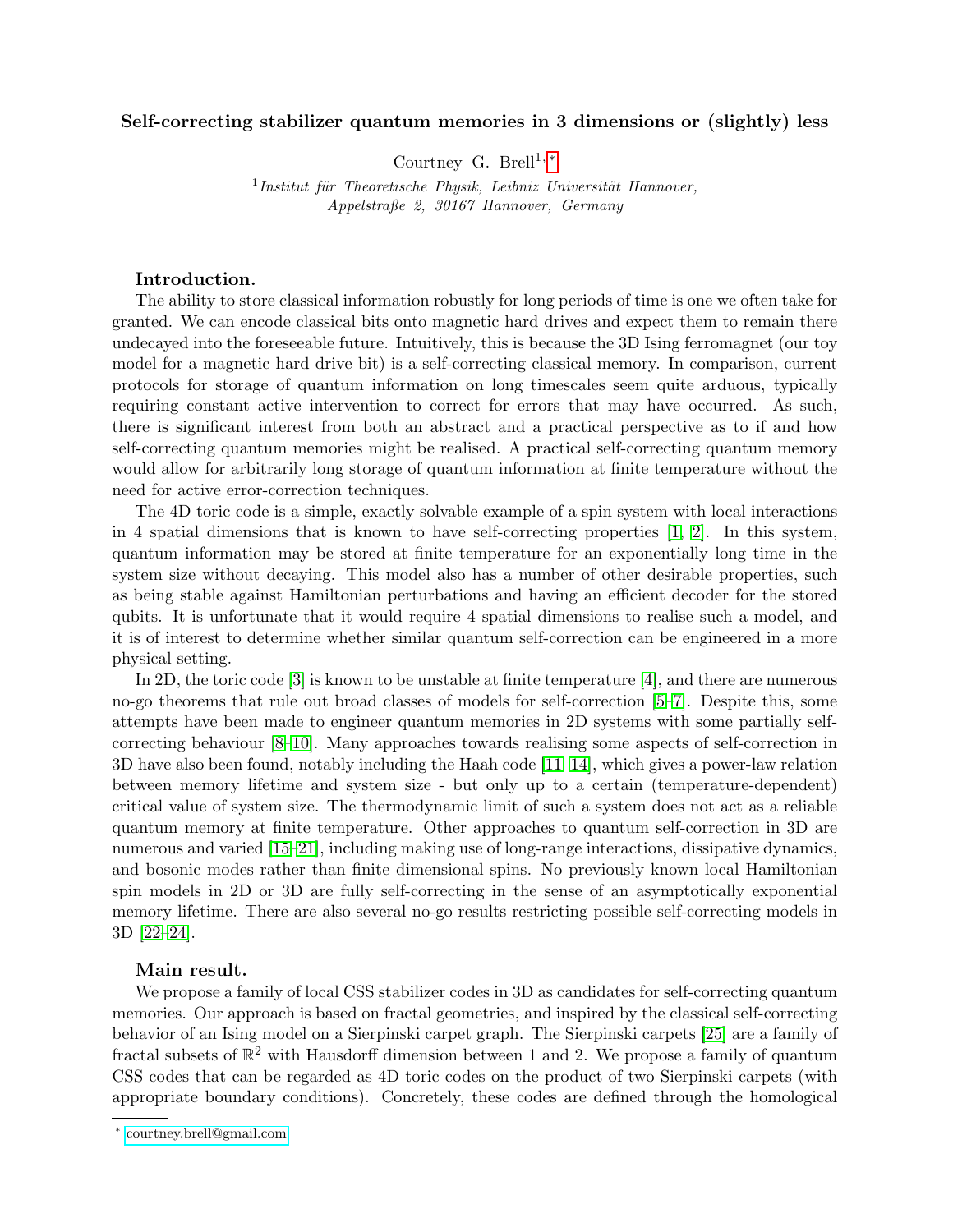



<span id="page-1-0"></span>

FIG. 1: The first few iterations of the Sierpinski carpet graphs (black) for the simplest Sierpinski carpet, overlaid on the carpet itself at the same iteration (gray)

product [\[26,](#page-3-10) [27\]](#page-3-11) of two toric codes on 2D Sierpinski carpet graphs, yielding a code with extensive degeneracy. Though this model naturally embeds in  $\mathbb{R}^4$ , by choosing the Hausdorff dimension of the Sierpinski carpet small enough we can ensure that the resulting system may be embedded in  $\mathbb{R}^3$  with finite distortion. We call these codes *embeddable fractal product codes* (EFPCs).

We show that the local stabilizer spin models corresponding to these codes have two phase transitions at finite temperature, one associated with each sector  $(X \text{ or } Z)$  of the code. The tools we use to show this are generalized duality transformations and correlation inequalities. Given these phase transitions, we argue that it is likely the EFPC system acts as a self-correcting quantum memory at temperatures below the (lowest) critical temperature.

## Embeddable fractal product codes.

Classically, the 2D Ising model is a self-correcting memory at finite temperature, while the 1D Ising model is not. Quantumly, the 4D toric code is a self-correcting quantum memory at finite temperature, while the 2D toric code is not. In this context, quantum looks like the "square" of the classical. Since we are interested in the possibility of quantum self-correction in a 3D system, a natural question is whether or not classical systems in 1.5 dimensions are able to act as selfcorrecting memories.

In order to talk sensibly about such fractional dimension objects, the natural context is fractal geometries. Fractal objects have dimension that interpolates between the familiar integral topological dimensions, and which can be quantified in several useful ways, such as the Hausdorff dimension or the box-counting dimension. The Sierpinski carpets [\[25\]](#page-3-9) are a family of fractals with dimension between 1 and 2, and are naturally defined as self-similar subsets of  $\mathbb{R}^2$ . These Sierpinski carpets are usually obtained by subdividing the unit square into a number of smaller squares, deleting a subset of them, and iterating this procedure. Associated with each stage of this iteration is a Sierpinski carpet graph, which is a subgraph of the square lattice whose holes reflect the deleted regions of the Sierpinski carpet (for example, the first few graphs for a particular Sierpinski carpet are shown in Fig. [1\)](#page-1-0).

It is possible to define a classical ferromagnetic Ising model on a Sierpinski carpet graph, and study the thermodynamic properties of such a model. These systems have 2-fold degenerate ground spaces, and thus can be considered as classical codes. General arguments suggest [\[28,](#page-3-12) [29\]](#page-3-13), many numerical studies demonstrate (e.g. [\[30,](#page-3-14) [31\]](#page-3-15)), and it can be rigorously proved [\[32–](#page-3-16)[34\]](#page-4-0), that such a family of Ising models has a phase transition at non-zero temperature. Intuitively, this is due to the fact that the Sierpinski carpet graphs have infinite ramification order (i.e. in the thermodynamic limit, an infinite number of bonds must be cut to separate the graph into two infinite pieces). Below the critical temperature, these systems act as a self-correcting classical memory.

The idea that "quantum is the square of the classical" suggests that a suitable self-correcting quantum memory may thus be defined on the product of two Sierpinski carpet graphs. In order to explicitly construct such codes, we make use of the homological product of two CSS codes [\[26,](#page-3-10) [27\]](#page-3-11).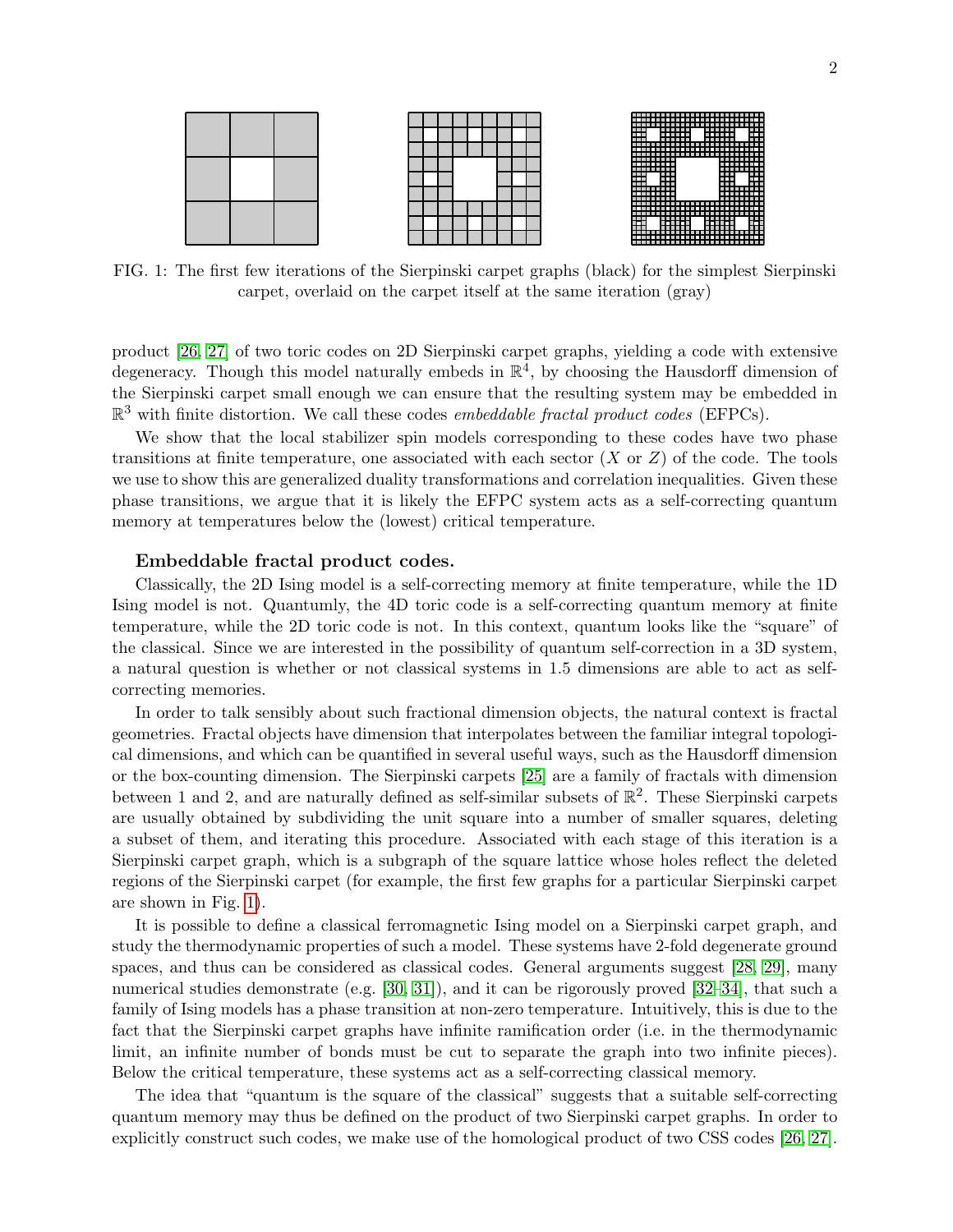3

The homological product is a construction for building new CSS codes from existing ones, making use of the tools of algebraic topology. In this picture, each code is represented by a chain complex of three spaces corresponding to the X-type stabilizers,  $Z$ -type stabilizers, and physical qubits. The relationships between the stabilizers and qubits are represented by maps between these spaces.

The homological product gives a mechanism for combining two such chain complexes to give a new one. Many properties of the CSS code obtained in this way, for example its degeneracy, can also be found directly from properties of the component codes. We define the embeddable fractal product codes through the homological product of a toric code on a Sierpinski carpet graph (with punctures for each hole in the Sierpinski carpet) and its dual. The resulting code is intuitively the 4D toric code defined on the product of a Sierpinski carpet graph with its planar dual (again with appropriate punctures).

The logical qubits of this code come in two types. There are an extensive number of encoded qubits associated with punctures in the 4D lattice. These have logical operators that may be localized to the regions around each of these punctures, and so are local degeneracies in this sense (though the punctures appear at all length scales). There is also a single encoded qubit associated with the outer boundaries of the 4D lattice, and the corresponding logical operators are fractal membranes whose support lies on 2D cross-sections of the lattice. We anticipate that the phase transitions we identify in this system correspond to the appearance of thermal stability for this global encoded qubit.

The 4D fractal lattice just described is a discretization of the product of two Sierpinski carpets. The parameters of the Sierpinski carpets may be chosen such that the Hausdorff dimension of such a fractal object is less than 3, but it is naturally embedded in  $\mathbb{R}^4$ . Though it is generally difficult to determine whether or not a fractal may be embedded in another space, we can use embedding theorems for a special class of self-similar fractals satisfying the so-called strong separation condition [\[35\]](#page-4-1) that guarantee low distortion (or bilipschitz) embeddings exist. This allows us to show that the embeddable fractal product codes are indeed realizable with local interactions in  $\mathbb{R}^3$ .

We study the thermodynamic properties of these codes, and relate each of the sectors  $(X \text{ or } Z)$ of the quantum code to a classical generalized Ising model. Using duality transformations due to Merlini and Gruber [\[36\]](#page-4-2), and the GKS correlation inequalities [\[37,](#page-4-3) [38\]](#page-4-4), we are able to relate the thermodynamic properties of these classical Ising models to those of the Sierpinski carpet Ising models mentioned previously. Since it is known that the Sierpinski carpet Ising models have a finite temperature phase transition [\[32–](#page-3-16)[34\]](#page-4-0), we conclude that the EFPC Hamiltonian has two finite temperature phase transitions (one associated with each of the sectors). This strongly indicates that, below the critical temperatures, there will be an exponential memory lifetime for the encoded quantum information. Based on this evidence, it seems likely that the EFPC Hamiltonian may act as a self-correcting quantum memory in 3D.

<span id="page-2-0"></span><sup>[1]</sup> E. Dennis, A. Kitaev, A. Landahl, and J. Preskill, "Topological quantum memory," Journal of Mathematical Physics 43, 4452 (2002).

<span id="page-2-1"></span><sup>[2]</sup> R. Alicki, M. Horodecki, P. Horodecki, and R. Horodecki, "On Thermal Stability of Topological Qubit in Kitaev's 4D Model," Open Systems & Information Dynamics 17, 1 (2010).

<span id="page-2-2"></span><sup>[3]</sup> A. Kitaev, "Fault-tolerant quantum computation by anyons," Annals of Physics 303, 2 (2003).

<span id="page-2-3"></span><sup>[4]</sup> R. Alicki, M. Fannes, and M. Horodecki, "On thermalization in Kitaev's 2D model," Journal of Physics A: Mathematical and Theoretical 42, 065303 (2009).

<span id="page-2-4"></span><sup>[5]</sup> A. Kay and R. Colbeck, "Quantum self-correcting stabilizer codes," arXiv preprint arXiv:0810.3557 (2008).

<sup>[6]</sup> S. Bravyi and B. Terhal, "A no-go theorem for a two-dimensional self-correcting quantum memory based on stabilizer codes," New Journal of Physics 11, 043029 (2009).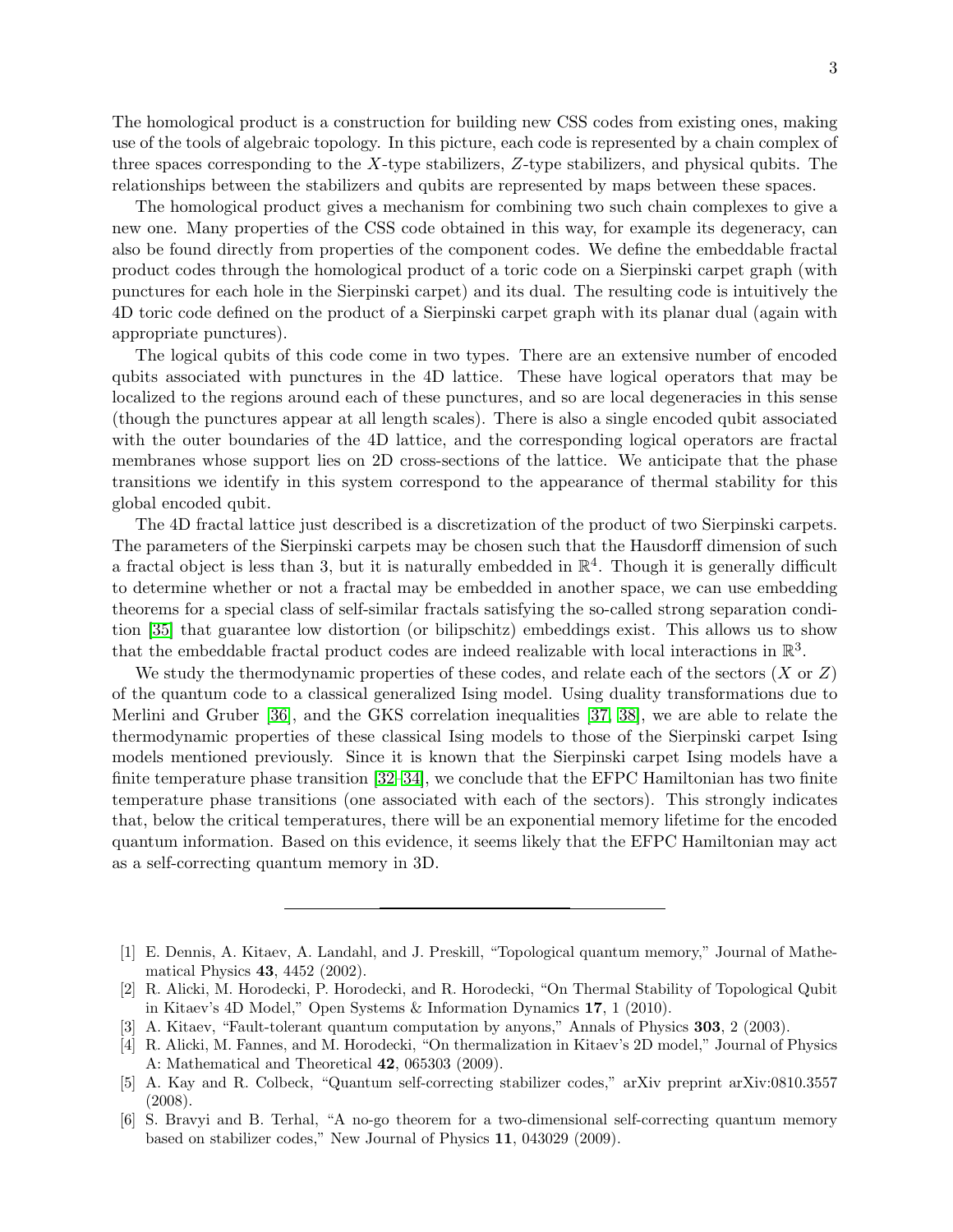- <span id="page-3-0"></span>[7] O. Landon-Cardinal and D. Poulin, "Local Topological Order Inhibits Thermal Stability in 2D," Phys. Rev. Lett. 110, 090502 (2013).
- <span id="page-3-1"></span>[8] A. Hamma, C. Castelnovo, and C. Chamon, "Toric-boson model: Toward a topological quantum memory at finite temperature," Phys. Rev. B 79, 245122 (2009).
- [9] B. J. Brown, A. Al-Shimary, and J. K. Pachos, "Entropic Barriers for Two-Dimensional Quantum Memories," Phys. Rev. Lett. 112, 120503 (2014).
- <span id="page-3-2"></span>[10] E. Kapit, J. T. Chalker, and S. H. Simon, "Passive correction of quantum logical errors in a driven, dissipative system: a blueprint for an analog quantum code fabric," arXiv preprint arXiv:1408.0959 (2014).
- <span id="page-3-3"></span>[11] J. Haah, "Local stabilizer codes in three dimensions without string logical operators," Phys. Rev. A 83, 042330 (2011).
- [12] S. Bravyi and J. Haah, "Energy Landscape of 3D Spin Hamiltonians with Topological Order," Phys. Rev. Lett. 107, 150504 (2011).
- [13] S. Bravyi and J. Haah, "Analytic and numerical demonstration of quantum self-correction in the 3D Cubic Code," arXiv preprint arXiv:1112.3252 (2011).
- <span id="page-3-4"></span>[14] S. Bravyi and J. Haah, "Quantum Self-Correction in the 3D Cubic Code Model," Phys. Rev. Lett. 111, 200501 (2013).
- <span id="page-3-5"></span>[15] D. Bacon, "Operator quantum error-correcting subsystems for self-correcting quantum memories," Phys. Rev. A 73, 012340 (2006).
- [16] S. Chesi, B. Röthlisberger, and D. Loss, "Self-correcting quantum memory in a thermal environment," Phys. Rev. A 82, 022305 (2010).
- [17] F. Pastawski, L. Clemente, and J. I. Cirac, "Quantum memories based on engineered dissipation," Phys. Rev. A 83, 012304 (2011).
- [18] A. Hutter, F. L. Pedrocchi, J. R. Wootton, and D. Loss, "Effective quantum-memory Hamiltonian from local two-body interactions," Phys. Rev. A **90**, 012321 (2014).
- [19] K. Michnicki, "3-d quantum stabilizer codes with a power law energy barrier," arXiv preprint arXiv:1208.3496 (2012).
- [20] D. Becker, T. Tanamoto, A. Hutter, F. L. Pedrocchi, and D. Loss, "Dynamic generation of topologically protected self-correcting quantum memory," Phys. Rev. A 87, 042340 (2013).
- <span id="page-3-6"></span>[21] F. L. Pedrocchi, A. Hutter, J. R. Wootton, and D. Loss, "Enhanced thermal stability of the toric code through coupling to a bosonic bath," Phys. Rev. A 88, 062313 (2013).
- <span id="page-3-7"></span>[22] F. Pastawski, A. Kay, N. Schuch, and I. Cirac, "Limitations of passive protection of quantum information," Quantum Information & Computation 10, 580 (2010).
- [23] B. Yoshida, "Feasibility of self-correcting quantum memory and thermal stability of topological order," Annals of Physics 326, 2566 (2011).
- <span id="page-3-8"></span>[24] F. Pastawski and B. Yoshida, "Fault-tolerant logical gates in quantum error-correcting codes," arXiv preprint arXiv:1408.1720 (2014).
- <span id="page-3-9"></span>[25] W. Sierpiński, "Sur une courbe qui contient une image de toute courbe donneée," Matematicheskii Sbornik 30, 267 (1916).
- <span id="page-3-10"></span>[26] M. H. Freedman and M. B. Hastings, "Quantum systems on non-k-hyperfinite complexes: A generalization of classical statistical mechanics on expander graphs," Quantum Information & Computation 14, 144 (2014).
- <span id="page-3-11"></span>[27] S. Bravyi and M. B. Hastings, "Homological Product Codes," arXiv preprint arXiv:1311.0885 (2013).
- <span id="page-3-12"></span>[28] Y. Gefen, B. B. Mandelbrot, and A. Aharony, "Critical Phenomena on Fractal Lattices," Phys. Rev. Lett. 45, 855 (1980).
- <span id="page-3-13"></span>[29] Y. Gefen, A. Aharony, and B. B. Mandelbrot, "Phase transitions on fractals. III. Infinitely ramified lattices," Journal of Physics A: Mathematical and General 17, 1277 (1984).
- <span id="page-3-14"></span>[30] P. Monceau, M. Perreau, and F. Hébert, "Magnetic critical behavior of the Ising model on fractal structures," Phys. Rev. B 58, 6386 (1998).
- <span id="page-3-15"></span>[31] Bonnier, B., Leroyer, Y., and Meyers, C., "Critical exponents for Ising-like systems on Sierpinski carpets," J. Phys. France 48, 553 (1987).
- <span id="page-3-16"></span>[32] M. Shinoda, "Existence of phase transition of percolation on Sierpinski carpet lattices," Journal of applied probability 39, 1 (2002).
- [33] A. Vezzani, "Spontaneous magnetization of the Ising model on the Sierpinski carpet fractal, a rigorous result," Journal of Physics A: Mathematical and General 36, 1593 (2003).